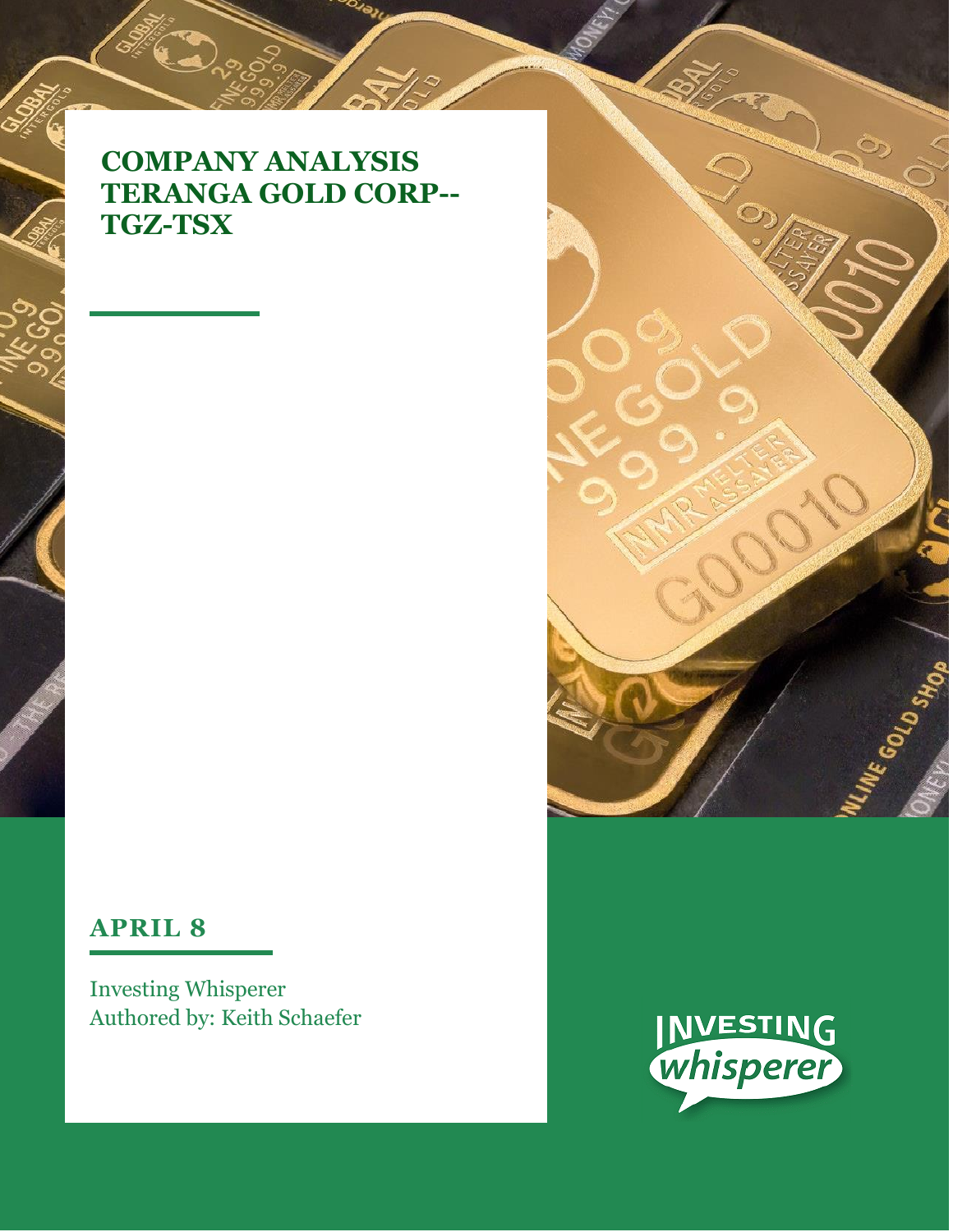Teranga Gold (TGZ – TSX) has made a solid move off the bottom – much like the rest of the gold producer complex.

Nevertheless, there is still plenty of room to run as long as gold holds at these levels or (even better) moves higher.

Teranga has a great looking growth profile. By 2021 they will have 3 producing mines and another mid-stage growth project.



Source: Teranga Investor Presentation

In Q4 19, Teranga's second mine in West Africa—called Wahgnion—went into production. It is a carbon copy of its first mine, Sabodala, so there should be – and has not been—any hiccups in the start up.

Wahgnion achieved commercial production in November. Fourth quarter gold production was 36,872 ounces.

The mine will contribute between 130,000 and 140,000 ounces for 2020, which will help Teranga increase production from 288,000 ounces in 2019 to 345,000-355,000 ounces this year.

Additional growth will come next year from the recent acquisition of the much higher grade Massawa mine. Massawa was acquired from **Barrick Gold (GOLD – NYSE)** earlier this year.

While 2020 guidance doesn't include production from Massawa, the mine is expected to contribute ounces in the second half of this year. By 2021, Massawa will be adding another 100,000 ounces of production.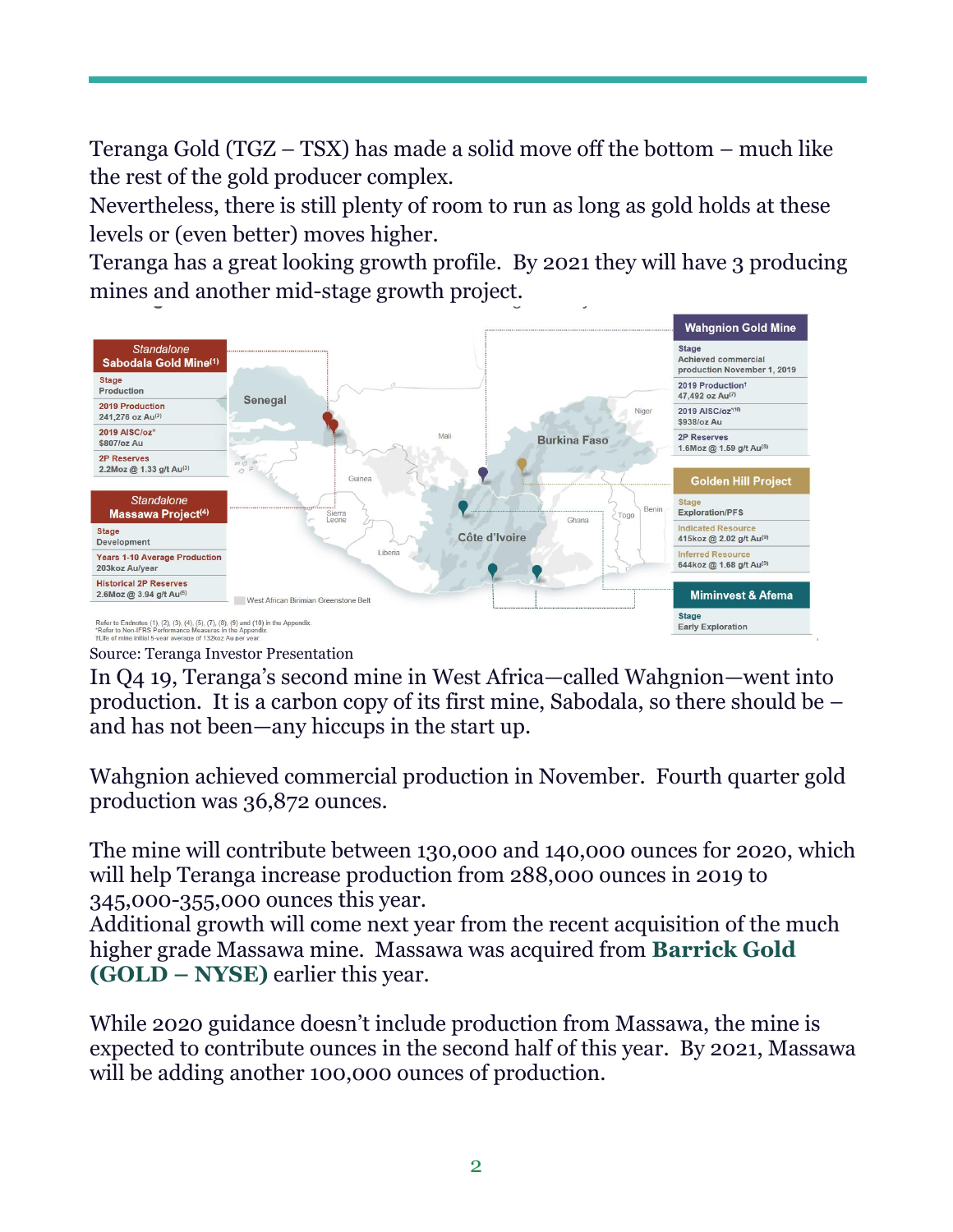While Teranga does have some debt, the company's free cash flow over the next few years will whittle that down.

I'm buying the stock because a full year production from Wahgnion and the ramp of Massawa should re-rate the stock higher.

However, because nothing is easy, it's important to note that Wahgnion is in Burkina Faso, where another Canadian mining company, Semafo, was the victim of a terrorist attack that killed over 30 people, and where violence continues to be an issue.

Wahgnion is 500 km to the west of Semafo, but it is in the same country. I give you an account of that at the bottom of this report.

## **QUICK FACTS**

| <b>Trading Symbols:</b>            | TGZ              |
|------------------------------------|------------------|
| <b>Share Price Today:</b>          | \$7.70           |
| <b>Shares Outstanding:</b>         | 167 million      |
| <b>Market Capitalization:</b>      | \$1,286 million  |
| Net Debt:                          | \$570 million    |
| <b>Enterprise Value:</b>           | $$1,856$ million |
| 2020 Cash flow per share Estimate: | \$1.17           |
| 2020 $P/CF$                        | 6.6x             |
| 2021 Cash flow per share Estimate: | \$1.61           |
| 2021 P/CF                          | 4.8x             |

### **POSITIVES**

- Trading at a significant discount to peers
- Operating mine in Senegal has been consistent performer
- Second mine ramping in Burkina Faso will increase production by 50%
- Recently acquired Massawa mine will add another 100Koz next year

- With three operating mines company is on cusp of BIG free-cash-flow generation

### **NEGATIVES**

- Risk of operating in Burkina Faso especially after Semafo attacks
- New mining operation in pre-production, needs to successfully ramp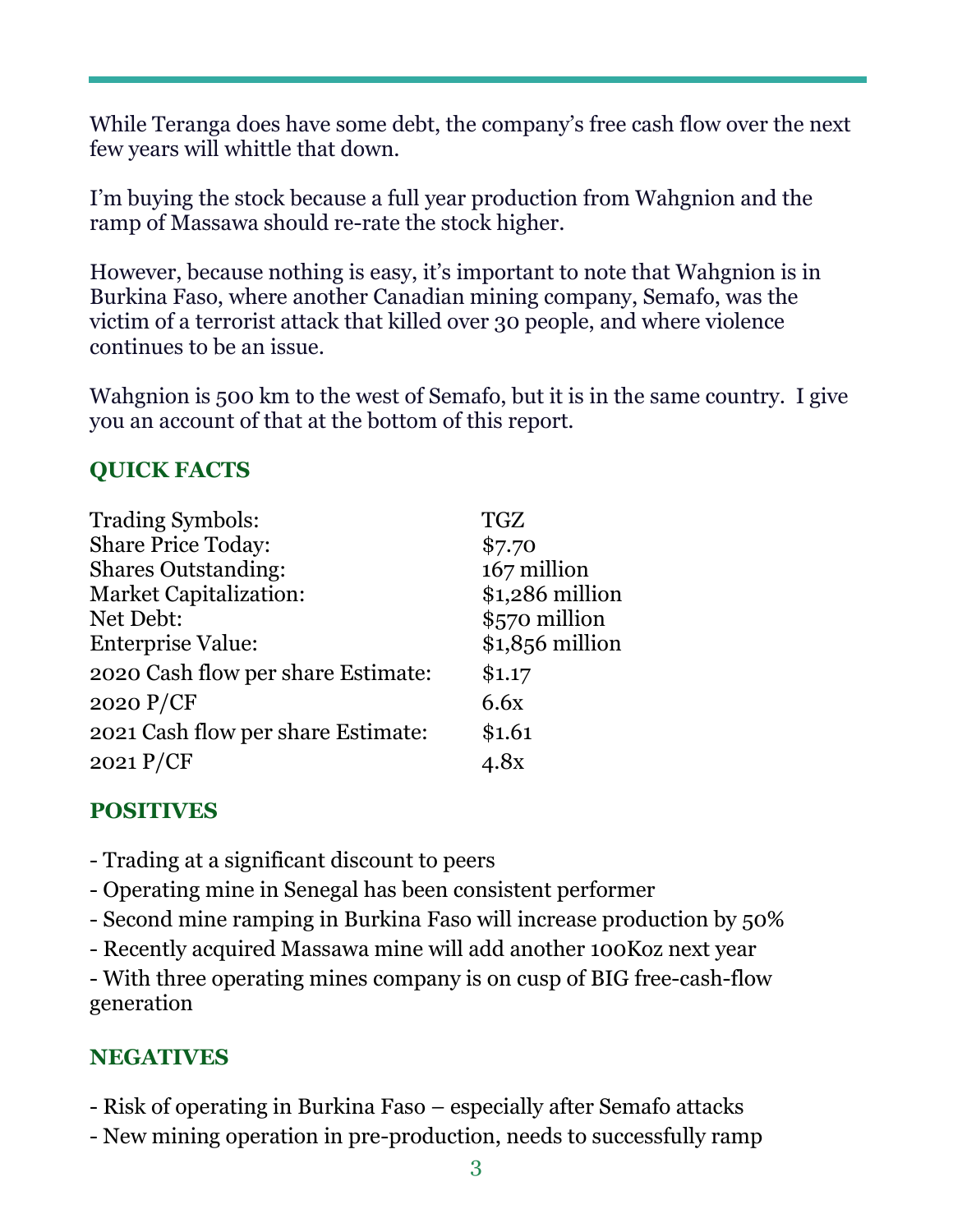- Credit facilities are nearly fully drawn, purchase of Massawa levered up balance sheet

### **ASSETS—SABODALA MINE, SENEGAL**

Let's take a look at the properties.

First the Sabodala mine, which is far away from Burkina Faso, in the western coast country of Senegal.

Sabodala has been a solid producer for 10 years running.



Source: Teranga Investor Presentation

During that time Teranga has been able to maintain proven and probable reserves.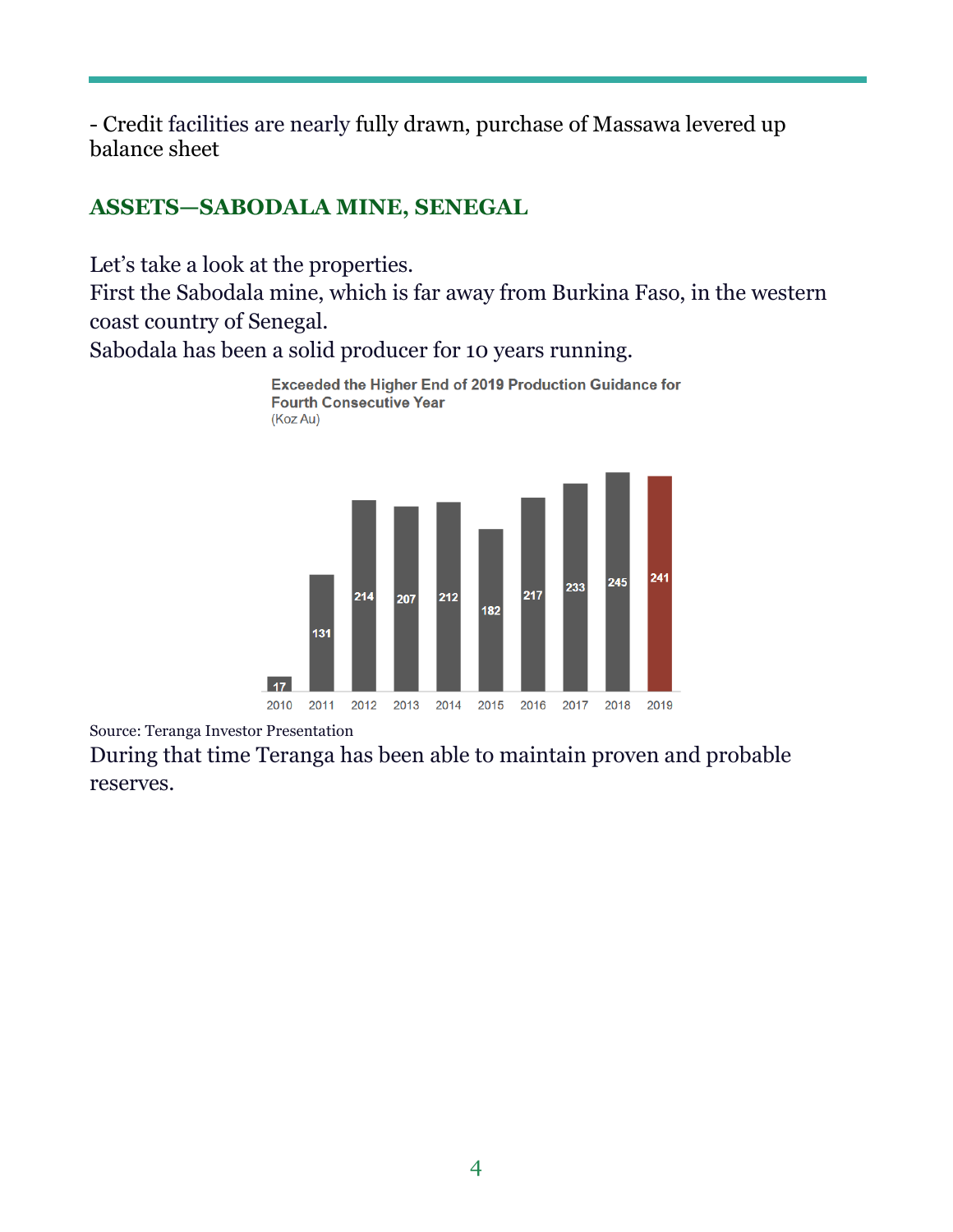

Source: Teranga Investor Presentation

Sabodala is an open-put mine with a 1.35 g/t reserve grade. The mine has 2.4 million ounces of reserves and 4.1 million ounces of total resource.

Teranga has actually increased reserves (from 1.7 million ounces to 2.4 million ounces) in the 9 years since the mine began operation.

It's a low-ish cost mine – cast costs of under \$700 per ounce and all-in-costs of under \$1,000 per ounce.

Sabodala has been delivering funds flow (cash flow before working capital changes) of \$20 million per quarter. Teranga has forecasted that Sabodala can generate \$46 million of free cash annually at \$1,250 per ounce gold price.

Teranga financed Sabodala with a royalty stream that Teranga must pay to **Franco Nevada (FNV-TSX)**. That stream begins to drop this year - from 22,500 oz in 2019 to 6% of production in 2020, or just over half. Franco only has to pay 20% of the spot gold price for their gold, so that will help increase cash flow as well.

The Sabodala mine was made much more valuable this year when Teranga purchases the nearby Massawa mine from Barrick Gold.

## **FIRST NEW MINE–MASSAWA**

Massawa is just 30 km down the road from Sabodala—it is a good sized 2.6 Moz deposit at a very good grade of 3.9 g/t—to Barrick it was a non-core asset but it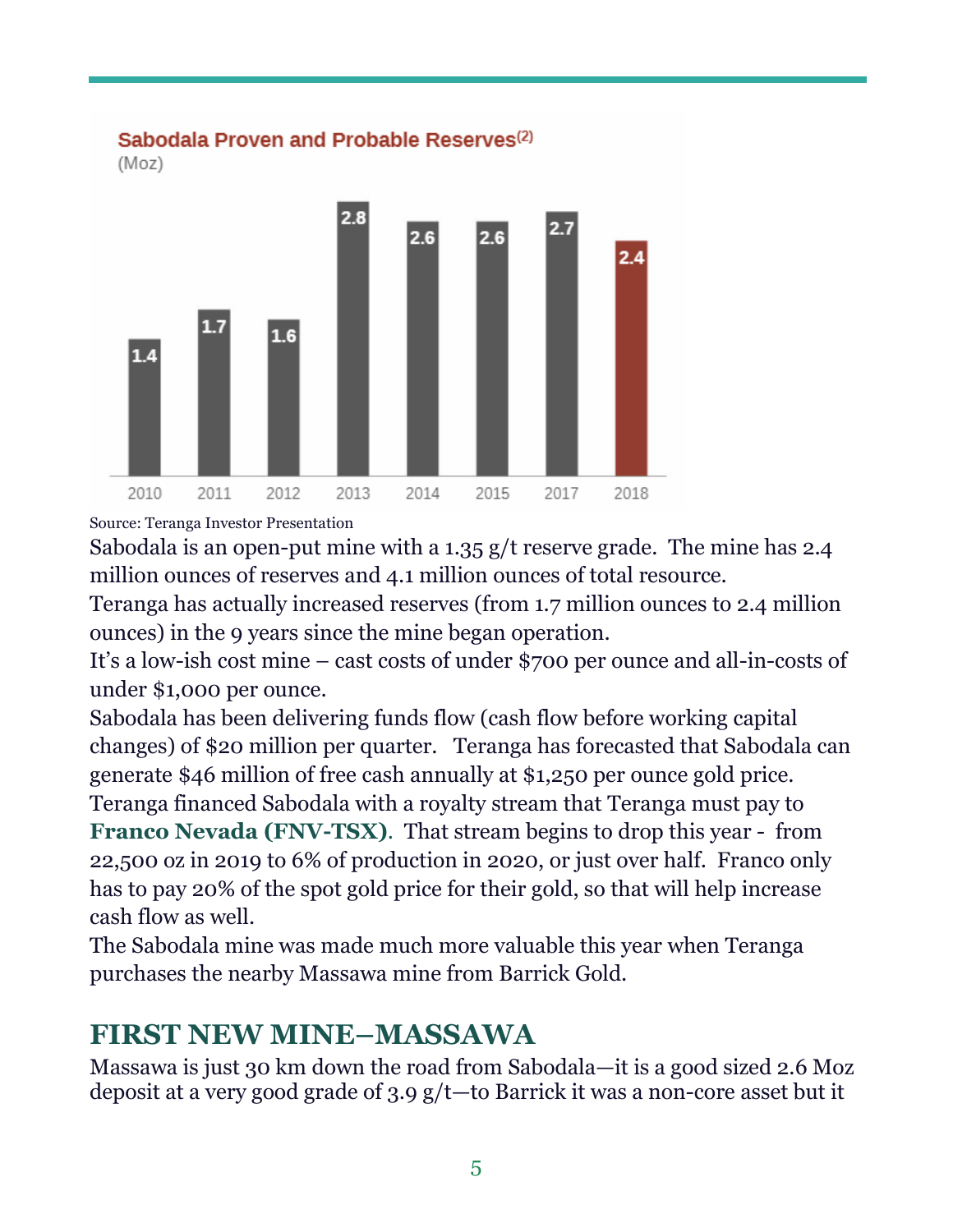is a very important growth opportunity for Teranga. The feasibility study estimated an NPV  $(5%)$  of \$579 M and IRR of 37% at just US\$1,400/oz gold.

Because the mines are so close, Teranga can use the Sabodala mill to process Massawa ore – meaning Teranga can bring the high grade mine online with only \$40-\$50 million of capital. Cheap!!



Source: Fourth Quarter Investor Presentation

Teranga expects Massawa to begin contributing production in H2 2020. Over the next decade Massawa will add BIG production to Teranga—an estimated average 200,000 ounces per year for 10 years.

Teranga will likely mix ore from Sabodala and Massawa in the near-term. That means that we won't see the full impact of both mines in full production immediately.

Nevertheless, Teranga should still see an extra 100,000 ounces of production from Massawa in 2021 – or 25% production growth for the company – produced at a lower cost profile as well.

# **SECOND NEW MINE–WAHGNION IN BURKINA FASO**

Their late stage Burkina Faso operation is Wahgnion. Wahgnion ramped up production in the fourth quarter and is full steam ahead.

Teranga updated the market in March 2020 with news that corporate first quarter production ranged from 85,000-90,000 ounces.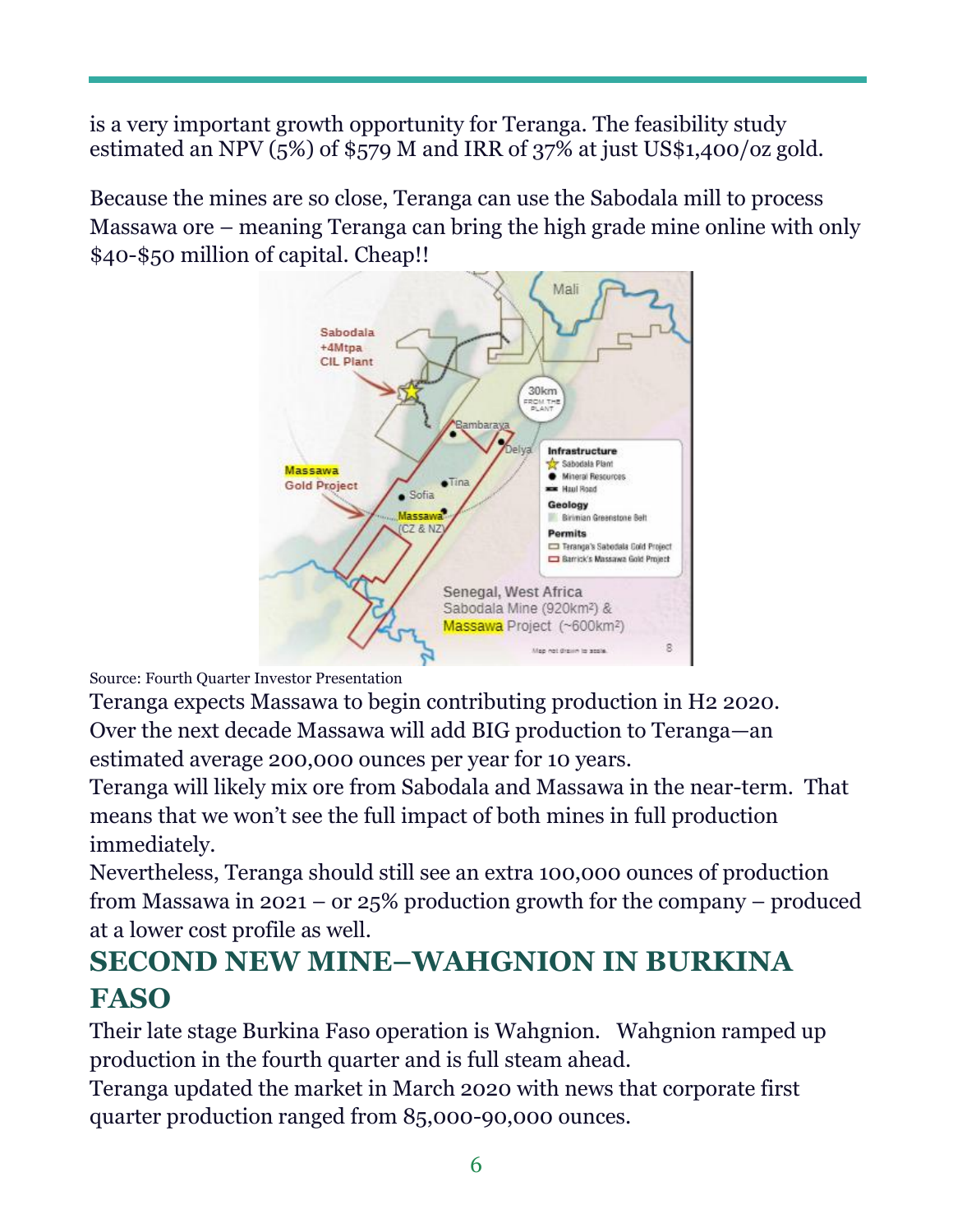While the update did not break down production between the two mines, you can still infer from the numbers that Wahgnion made it through its first full quarter of production without a hiccup.

The addition of these two mines - Wahgnion and Massawa – have the potential to be a BIG catalyst for TGZ.

With just Wahgnion and Sabodala figuring into the company's guidance this year Teranga should still generate at least \$1.20 per share of operating cash flow at \$1,600 gold--and positive free cash flow (I say at least because I think I am being conservative with the AISC and currency projections).

| Price (CAD)                        |        | 7.50    |  |
|------------------------------------|--------|---------|--|
| Market Cap                         | 1252.5 |         |  |
| Net Debt (USD)                     |        | 425     |  |
| EV (CAD)                           | \$     | 1,819   |  |
|                                    |        |         |  |
| $(\mathrm{5mm})$                   | 2020E  |         |  |
|                                    |        |         |  |
| <b>Gold Production</b>             |        | 350,000 |  |
| Gold Price (\$/oz)                 | \$     | 1,600   |  |
| Revenue (\$mm)                     | \$     | 560     |  |
| AISC $(\frac{\text{C}}{\sqrt{2}})$ | \$     | 1,000   |  |
| OPEX (\$mm)                        | \$     | 60      |  |
| Cash flow (\$mm)                   | \$     | 150     |  |
| CAD/USD                            | \$     | 0.75    |  |
| CF per share (CAD)                 | \$     | 1.20    |  |
| P/CF                               |        | 6.3     |  |

Source: Company estimates, our own assumptions

In 2021, cash flow is going to increase even further as Massawa adds another 28% increase in production.

Below are average analysts estimates for 2021, once all three mines are operating.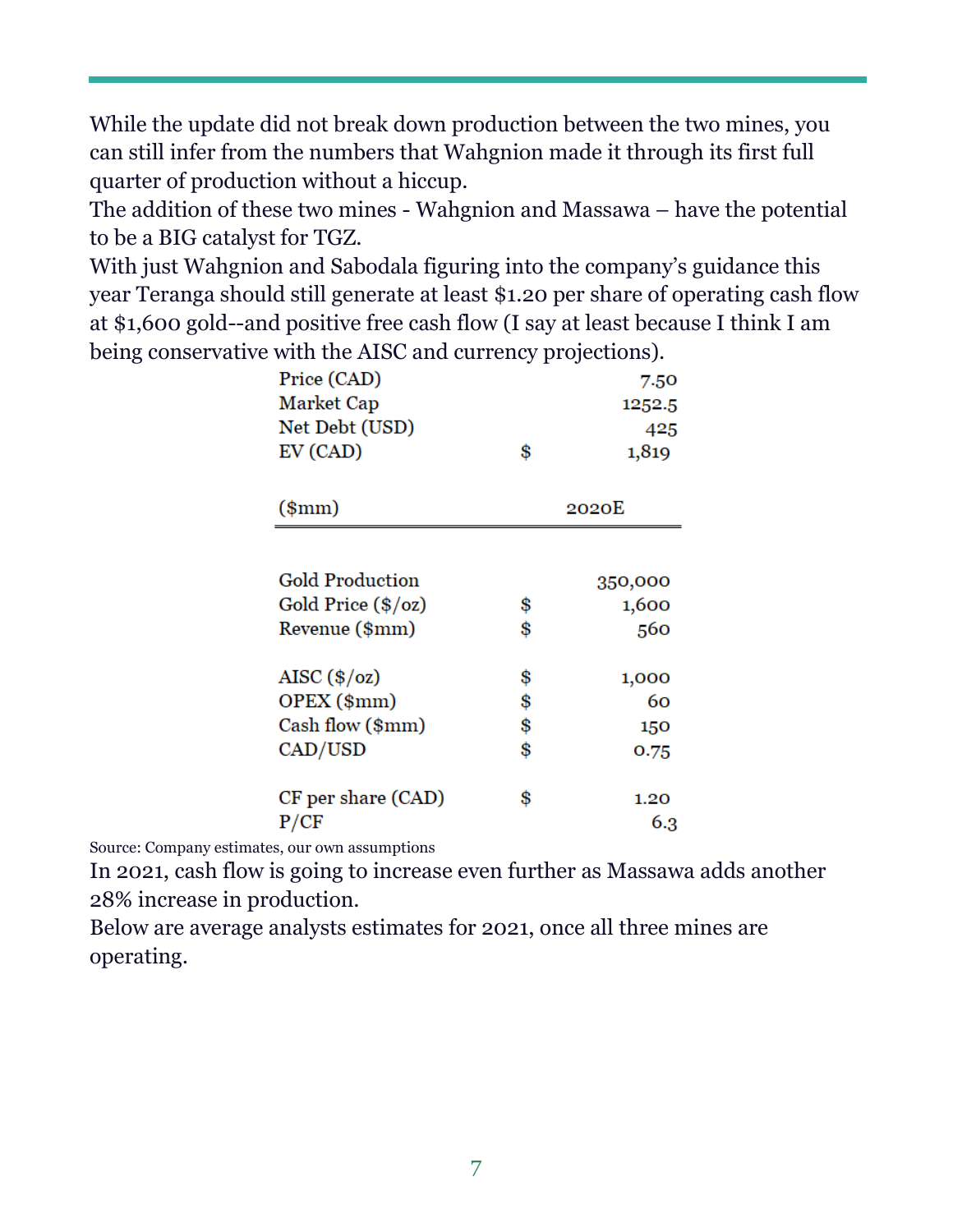| $({\rm 8mm})$              | 2021E |               |  |
|----------------------------|-------|---------------|--|
| Revenue (\$mm)             | \$    | 941           |  |
| <b>EBITDA</b><br>EV/EBITDA | \$    | 409<br>$-4.4$ |  |
| <b>EPS</b><br>P/E          | \$    | 0.86<br>8.7   |  |

Source: Analyst Estimates, Sentieo

You won't find a lot of gold stocks trading that cheap.

### But…

### **Stock Chart**



### **RECENT EVENTS BACKGROUND**

Burkina Faso is where the devastating attack on **Semafo (SMF-TSX)** employees commuting to their mine site happened in mid-October 2019. Many people died.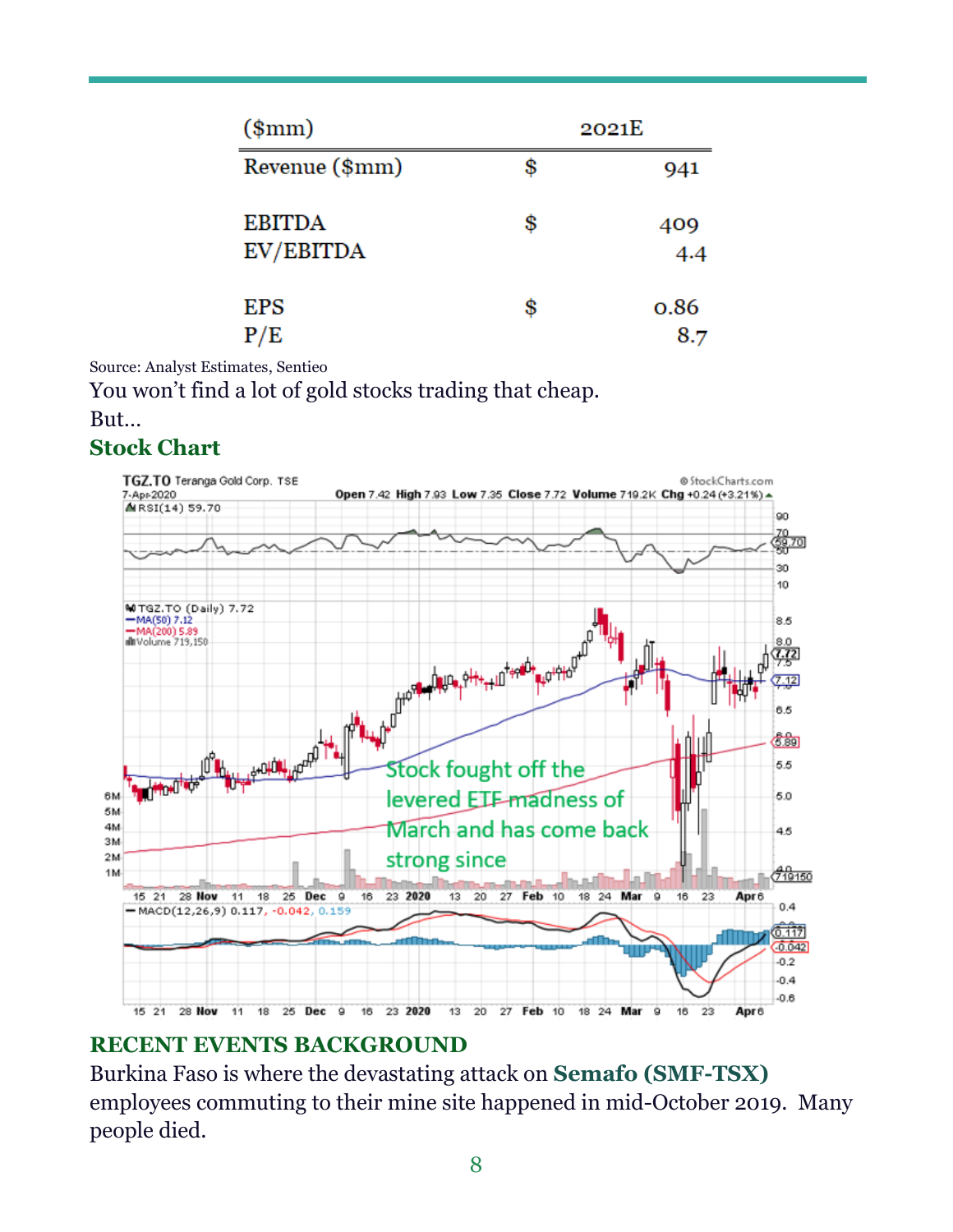Both Semafo and some other gold producers in Burkina Faso, like Roxgold, have never really have recovered.

But other stocks have faired better. Another mid-tier miner with operations in Burkina Faso, Endeavour Mining has done fine since the attack. Teranga is far higher.

I suspect the market recognizes that Terango is not entirely dependent on Burkina Faso (Sabodala and Massawa are far to the west in Senegal) and, more importantly, their Burkina Faso mine is *far to the southwest* of the attack. In the map below, Wahgnion is the little red dot far in the southwest corner of the Burkina Faso map.



Figure 1: Mako Gold Projects in relation to recent terrorist attack

Source: Mako Gold Presentation

Wahgnion is 510 kilometres southwest of the capital city of Ouagadougou. Semafo's Boungou mine is 355 kilometres to the east of Ougadougou.

## **Closer Look at the Attack**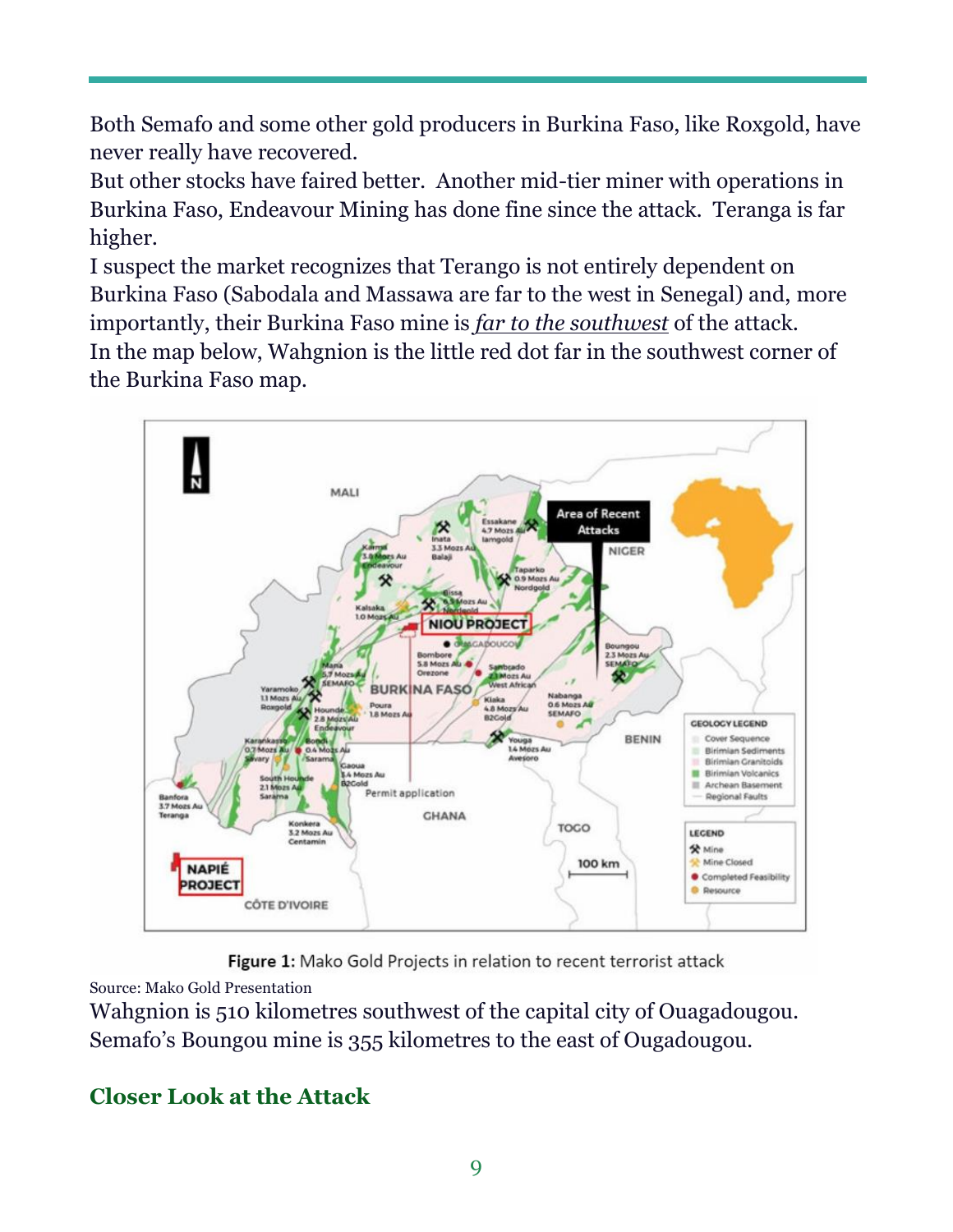The attack in Burkina Faso took place in the far east province. The ISIS related insurgency that has been ongoing for 5 years now is centered in Mali and Niger. It has leaked over into Burkina Faso to the Niger border to the east and the Mali border to the north.



### Source: Thomson Reuters

While I do not want to underplay the risk (there is a significant risk here!) the Wahgnion mine is a long way from the attack.

The coronavirus adds a whole other element to the unrest in Burkina Faso. There have already been cases announced at other Burkina Faso mines. If the virus sweeps the country, it could cause even more unrest.

But so far at least, the unrest has not reached west of Ouagadougou. The reality is that northern Mali, north-eastern Burkina Faso and much of Niger are in chaos right now. Burkina Faso declared a state of emergency for the eastern edge of the country last January. Attacks have continued this year. I do not want to minimize the risk. In particular, ISIS appears to be strengthening. The defeat of ISIS in the middle east seems to have led to a concentration of the group in West Africa. The virus may make things worse. But Teranga is now a 3-mine company and only one of them is in Burkina Faso. That mine is as far away from the heart of the conflict as you can get. Still it is a risk that everyone has to evaluate for themselves.

### **CONCLUSION**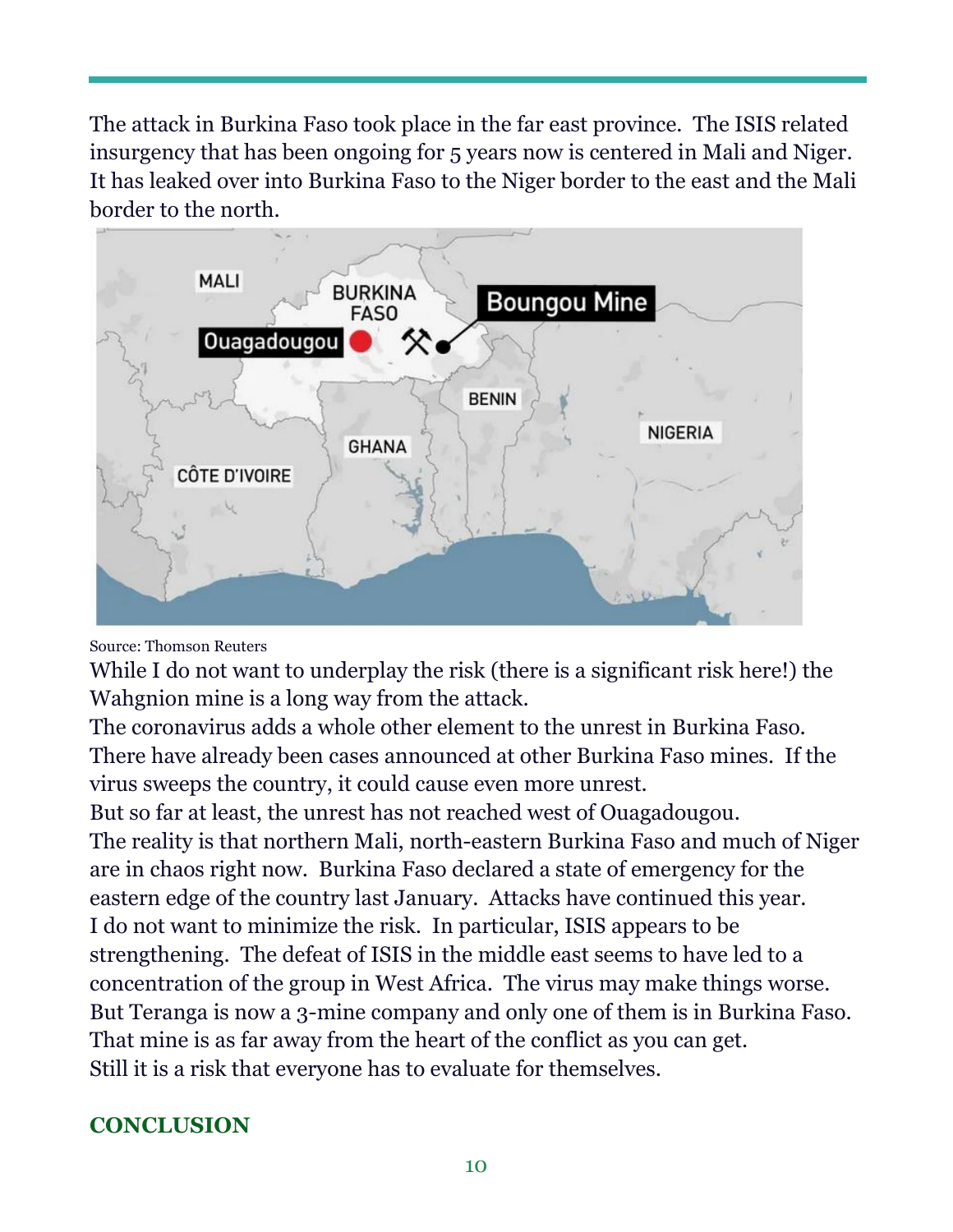The stock price is telling the story as well as I can. The Market clearly likes the growth story here.

I bought the stock just as it broke out to \$6/share in November 2018. Apart from a short blip in March when the levered ETFs went wild, the stock has been very strong.

It is always one of the first to recover and often holds it own even on days when other gold producers falter.

If there is a worry with Teranga, it is that the company does have some leverage (debt).

Even before they bought Massawa, the credit facilities were nearly fully drawn.

**Equipment Facility** Total drawdown: \$8.3M (includes \$0.8M prepayment) Remaining balance: \$4.2M

**Wahgnion Debt Facility** 

Total drawdown: \$155.3M Remaining balance: \$9.7M

**Golden Hill Debt Facility** 

Total drawdown: \$26.5M Remaining balance: \$8.5M

Source: Investor Presentation

The company has two credit facilities with capacity of \$180 million as well as a small equipment facility. The debt facilities bear interest of 8.75%.

To fund Massawa Teranga added another USD\$225 million acquisition facility with their existing lender – Taurus Funds Management.

This leverage makes Teranga a little more dependent on the gold price.

I'm comfortable with that. The company's cash flow profile should easily pay down the debt if the gold price doesn't collapse.

Given that Teranga is already able to generate ~CAD\$200 million of operating cash flow at \$1,600 gold – before considering the impact from Massawa that begin in the second half of the year – the current valuation does not seem expensive.

In fact, it values Teranga at under 10x free cash flow. This is for a company that will see gold production grow significantly beginning next year at the same time costs fall.

So there is near term leverage, but rising free cash flow should quickly reduce that risk.